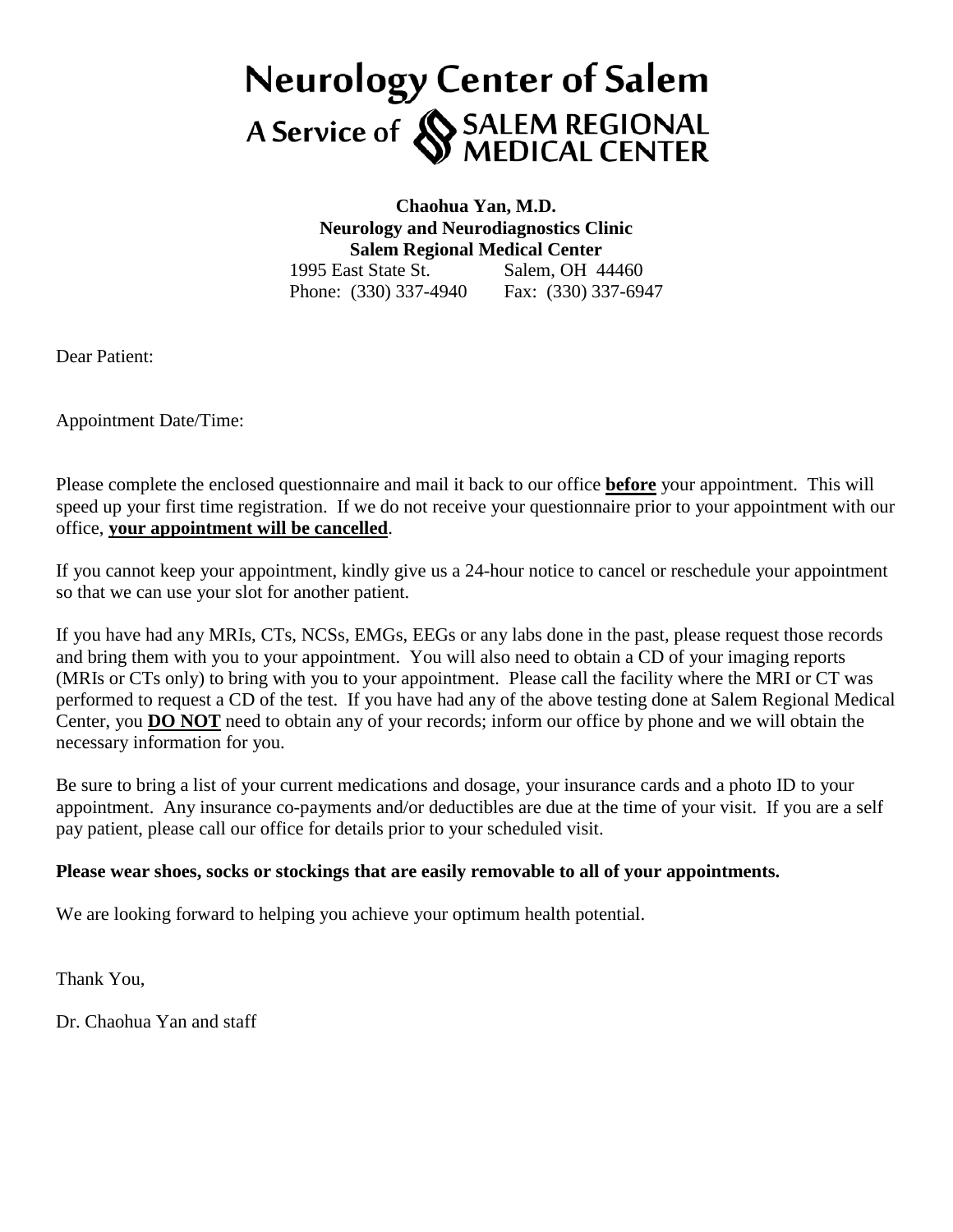# **Neurology Center of Salem: Patient Screening Questionnaire**

|                                                                                                                                                                                                                                   |  | Sex: F/M |
|-----------------------------------------------------------------------------------------------------------------------------------------------------------------------------------------------------------------------------------|--|----------|
|                                                                                                                                                                                                                                   |  |          |
|                                                                                                                                                                                                                                   |  |          |
|                                                                                                                                                                                                                                   |  |          |
|                                                                                                                                                                                                                                   |  |          |
|                                                                                                                                                                                                                                   |  |          |
|                                                                                                                                                                                                                                   |  |          |
| <b>Previous Surgery:</b> Please list all surgeries with date                                                                                                                                                                      |  |          |
| $Type$ Date: Date:                                                                                                                                                                                                                |  |          |
| Social History: Occupation: _________________________; Cigarette: no / yes: ____packs per day for                                                                                                                                 |  |          |
| <b>Family Medical History:</b><br>Do you have siblings (brother or sister)? Yes / No. If yes, number living______; number deceased_______<br>Do you have children? Yes / No. If yes, number living_____; number deceased_________ |  |          |
| Do any family members (living or deceased) have the following condition? If yes, who.                                                                                                                                             |  |          |
| Parkinson's disease____________________________; Neuropathy / muscle disease________________________                                                                                                                              |  |          |
|                                                                                                                                                                                                                                   |  |          |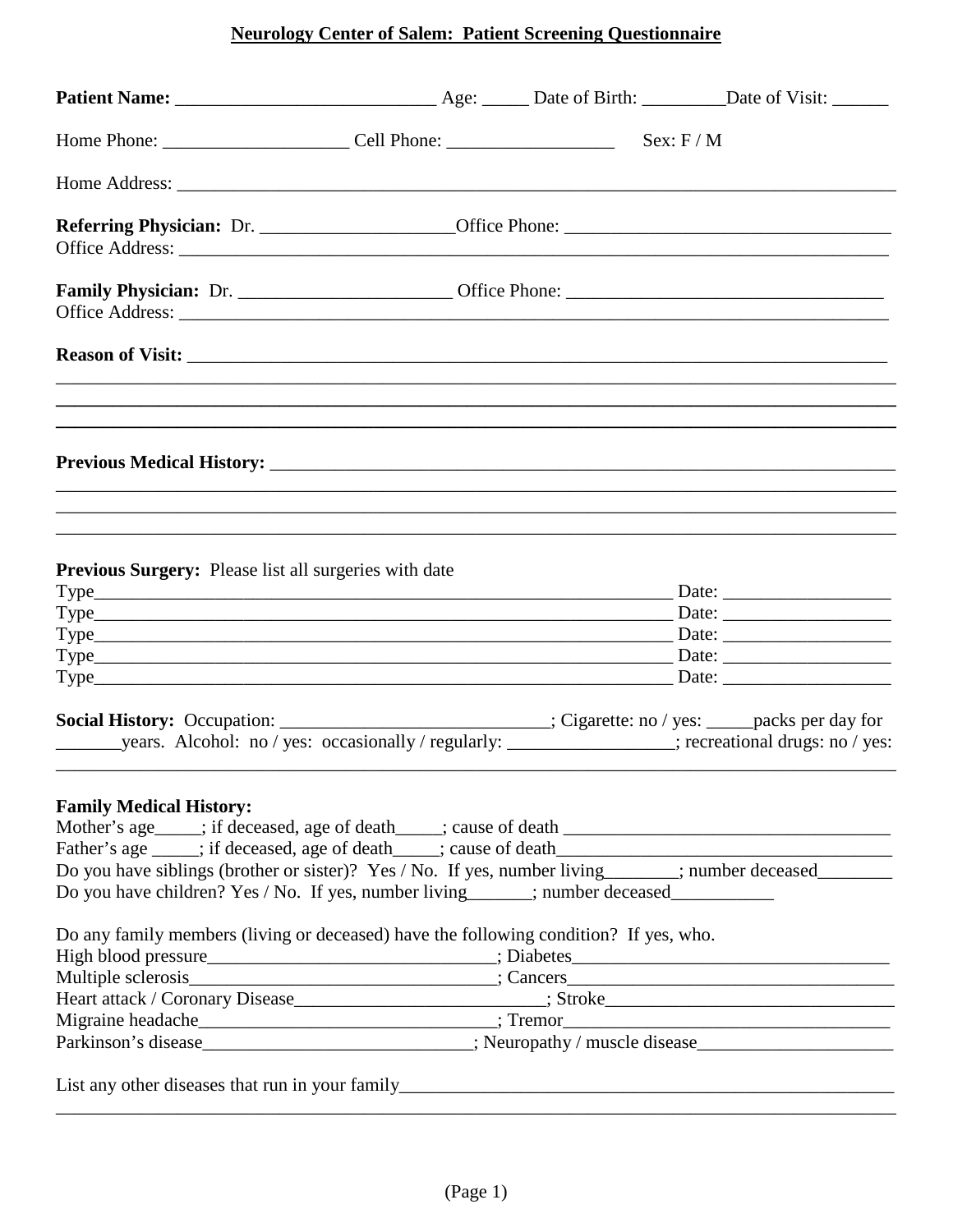### **Allergy History:**

Are you allergic to any medication or anything else? Yes / No. If yes, list all the items you are allergic to and the corresponding reactions:

| Reaction: |  |
|-----------|--|
| Reaction: |  |
| Reaction: |  |
| Reaction: |  |
| Reaction: |  |
|           |  |

### **Medication History:**

Are you taking any medications, currently. Yes / No. If yes, list all the medications including over the counter medications you are taking currently.

| <b>Dose</b> | <b>Frequency</b> |
|-------------|------------------|
|             |                  |
|             |                  |
|             |                  |
|             |                  |
|             |                  |
|             |                  |
|             |                  |
|             |                  |
|             |                  |
|             |                  |

## ARE YOU **CURRENTLY** EXPERIENCING ANY OF THE FOLLOWING? (Check all that apply)

| <b>Constitutional</b>   | <b>Skin/Breasts</b>         | <b>Musculoskeletal</b>          |
|-------------------------|-----------------------------|---------------------------------|
| recent weight loss (amt | rashes                      | joint pain or stiffness         |
| recent weight gain (amt | hives                       | artificial joints               |
| weakness                | change in skin color        | bone fractures                  |
| fatigue                 | lumps                       | osteoporosis                    |
| night sweats            | nipple discharge            | $\text{leg} / \text{foot pain}$ |
| fever                   | change in breast size       | back pain                       |
| insomnia                | birthmarks / moles          | other                           |
| <b>Eves</b>             | <b>Lungs / Respiratory</b>  | <b>Endocrine</b>                |
| glaucoma                | asthma/bronchitis/emphysema | thyroid problem                 |
| cataracts               | shortness of breath         | heat / cold intolerance         |
| visual loss             | chronic cough               | hair loss /gain                 |
| eye pain                | coughing up blood           | excessive sweating              |
| blurred vision          | tuberculosis                | diabetes                        |
| double vision           | other                       | weight loss /gain               |
| other                   | other                       | other                           |